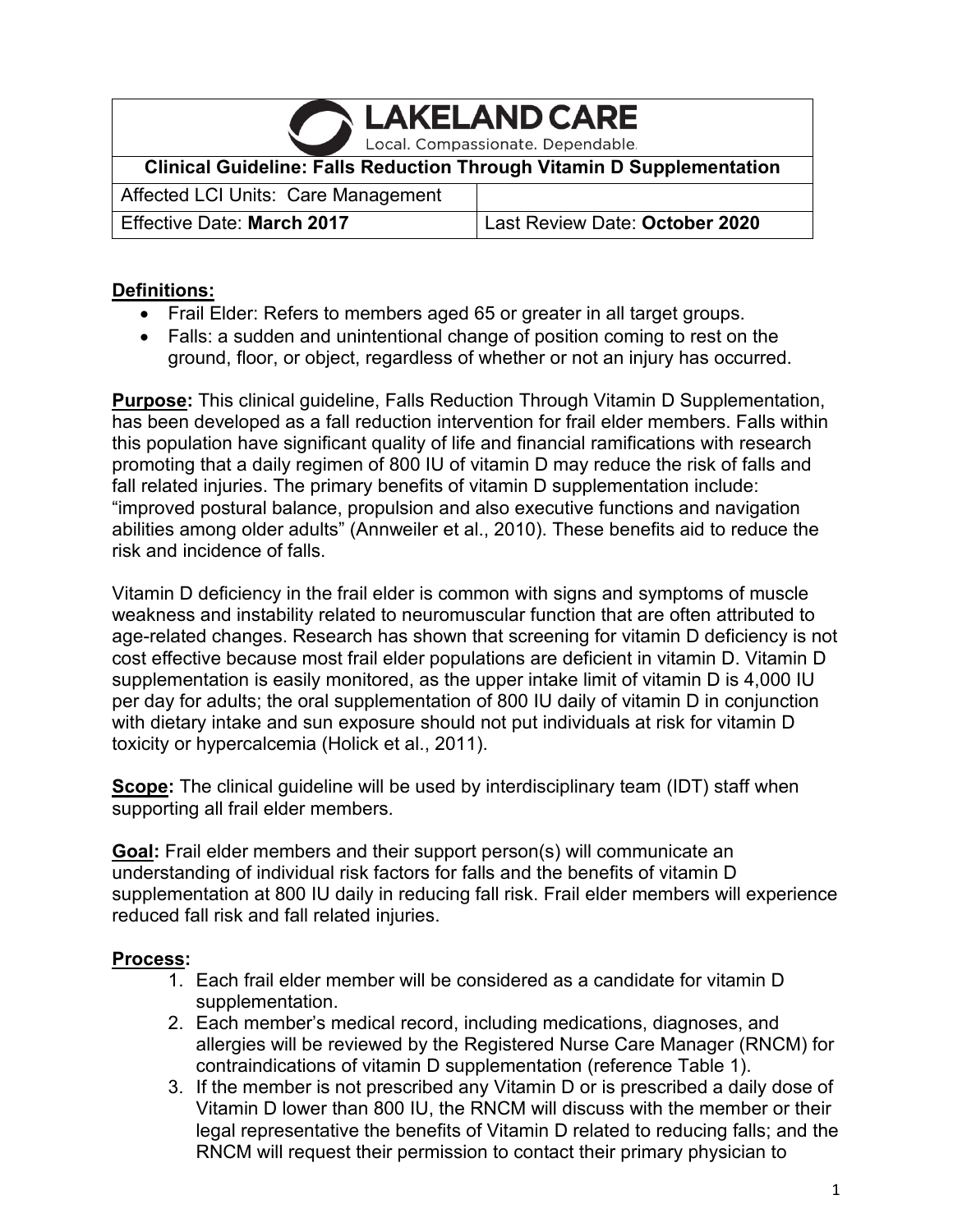obtain an order or obtain an order to increase the dosage. (Reference Table 2 if resistance to consideration of Vitamin D is encountered.)

- 4. Each member with renal or hepatic dysfunction will require primary care physician approval prior to initiation of vitamin D supplementation.
- 5. RNCM will follow the over-the-counter medication procedure when authorizing vitamin D supplementation.
- 6. Following the second week of vitamin D supplementation, the RNCM will follow up with the member to ensure tolerance to vitamin D supplementation.
- 7. Consideration of vitamin D must be reviewed in conjunction with the sixmonth reassessment and MCP review, and with any significant change in condition impacting risk factors for falls. The RNCM will Document assessment findings and results of member education regarding vitamin D within the electronic member record.
- 8. The RNCM and Care Manager (CM) will continue to complete Incident reports for falls according to Best Practice Standards for Care Management.

# **Considerations:**

- Education related to vitamin D deficiency and connection to falls
- Medication Review
- Current Health status
- Renal or hepatic dysfunction
- Member may decline supplementation (reference Table 2 for appropriate responses).

# **Evaluation of Use and Effectiveness of the Guideline:**

- The number of frail elders who are taking Vitamin D as indicated on the Medication Flowsheet.
- Decrease in percentage of frail elder members who fall as reported in the musculoskeletal worksheet.
- Decrease in percentage of frail elder members who experience falls with injuries as reported in the Incident Management System.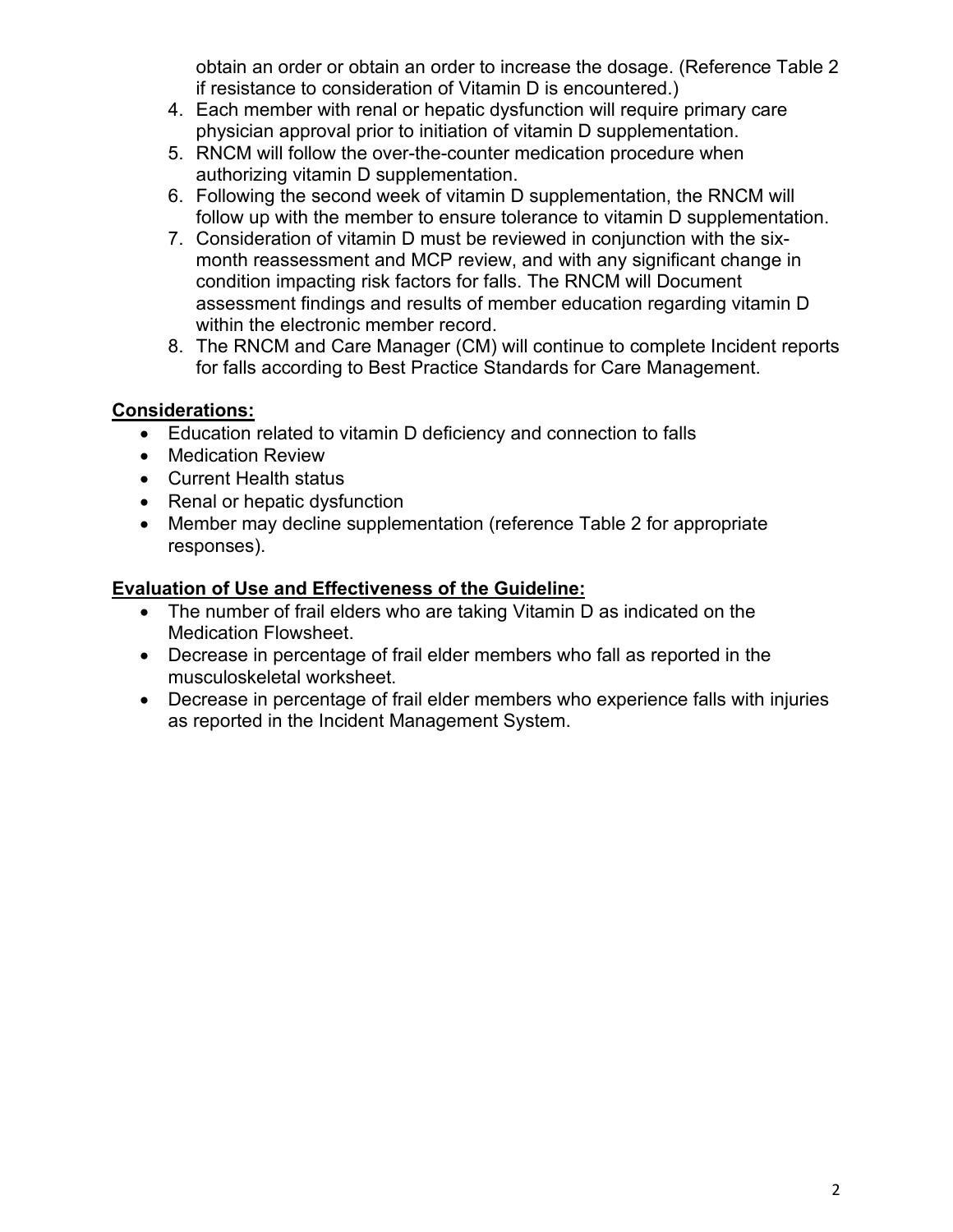### **Table 1**

### **Precautions/Warnings/Contraindications**

Use cautiously in patients with diabetes or those using hypoglycemic agents, as, according to clinical review and human research, vitamin D may lower blood glucose and increase the risk of hypoglycemia

Use cautiously in patients with hypertension or those using antihypertensive agents, as, according to clinical review, vitamin D may lower blood pressure and increase the risk of hypotension

Use cautiously in patients with liver disease, as vitamin D is metabolized in the liver

Use cautiously in patients with hyperparathyroidism, as vitamin D may increase calcium levels

Use cautiously in patients with renal disease, as vitamin D may increase calcium levels and the risk of arteriosclerosis

Use cautiously in patients with granulomatous disorders (sarcoidosis, tuberculosis, fungal granulomas, berylliosis, and lymphomas), which are associated with calcium metabolism disorder. Theoretically, concurrent use of high amounts of vitamin D in these patients may increase the risk of hypercalcemia and kidney stones

*Avoid* in individuals with known allergy to vitamin D or with vitamin D hypersensitivity syndromes

*Avoid* in patients with hypercalcemia; theoretically, high amounts of vitamin D may cause this adverse effect and exacerbate this condition

Adverse Effects/Precautions/Warnings/Contraindications taken from Natural Standard, the Authority on Integrative medicine, 2014

| Table 2                                                               |                                                                                                                                                                                                                                                                                                                                                                                                              |
|-----------------------------------------------------------------------|--------------------------------------------------------------------------------------------------------------------------------------------------------------------------------------------------------------------------------------------------------------------------------------------------------------------------------------------------------------------------------------------------------------|
|                                                                       |                                                                                                                                                                                                                                                                                                                                                                                                              |
| <b>Appropriate Responses to Vitamin D Supplementation Declination</b> |                                                                                                                                                                                                                                                                                                                                                                                                              |
| Member/Legal Representative Response:                                 | <b>RNCM Response:</b>                                                                                                                                                                                                                                                                                                                                                                                        |
| "I already take too many pills"                                       | Vitamin D is a safe and natural pill<br>with low side effects and low potential<br>for adverse interactions.<br>Some of your medications could be<br>placing you at a higher risk for falls.<br>(for those already on calcium) We<br>$\bullet$<br>may be able to check with your<br>physician to see if the Vitamin D can<br>be combined with your calcium so that<br>you would not have an additional pill. |
| "I don't fall"                                                        | Risk of falls increases with age.<br>$\bullet$<br>You are at high risk for falls due to                                                                                                                                                                                                                                                                                                                      |
| Member is wheelchair bound                                            | Falls can happen from any position,<br>even sitting.<br>Transfers can also put you at risk of<br>falls.                                                                                                                                                                                                                                                                                                      |
|                                                                       | Misc. response:                                                                                                                                                                                                                                                                                                                                                                                              |